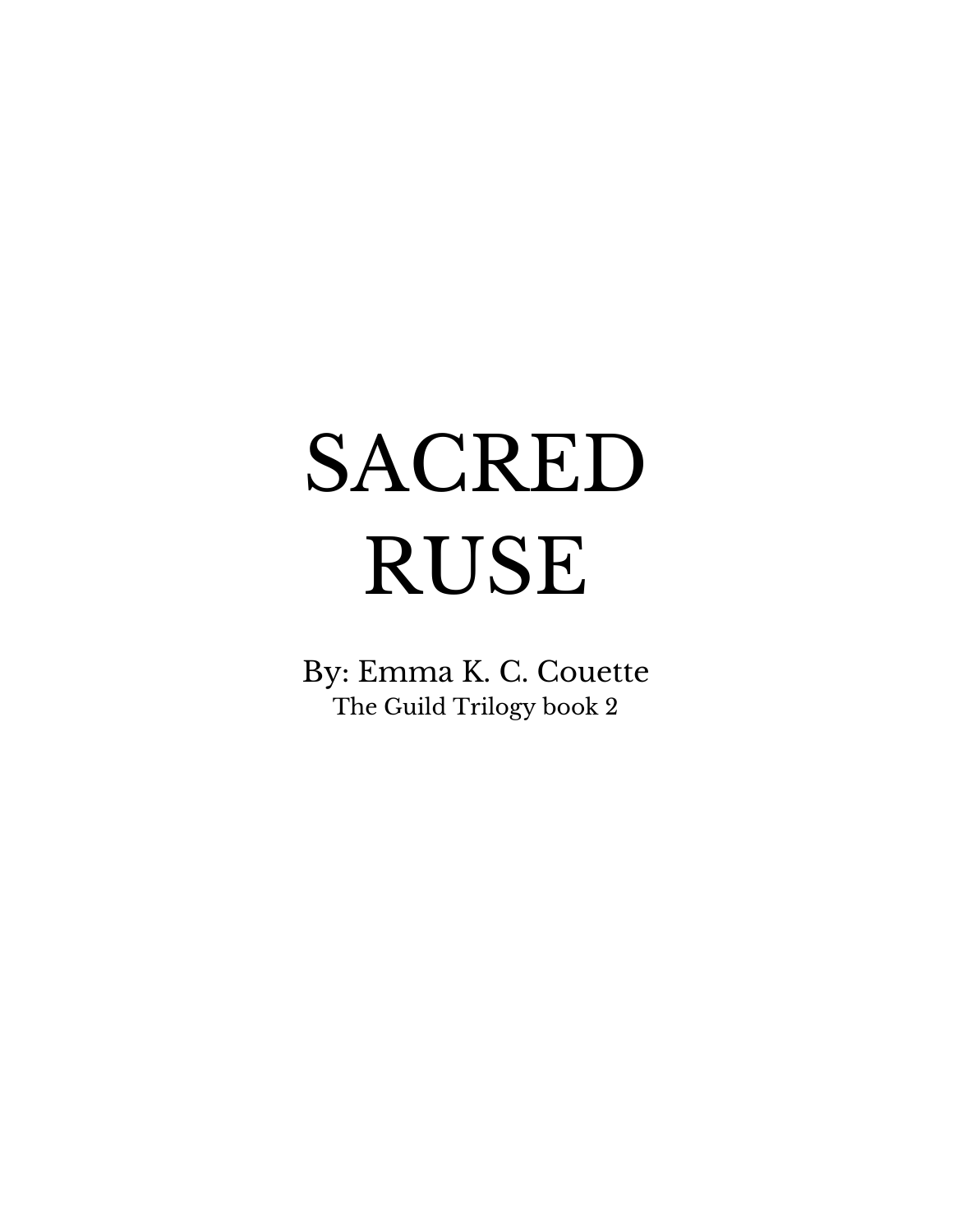**This copy is an uncorrected proof and its contents do not reflect the final state of the work. Some errors will be present.**

**Copyright ©2020 by Emma Couette**

**All rights reserved. This document or any portions thereof may not be reproduced or used in any manner whatsoever without the express written permission of the author except for the use of brief quotations in a book review.**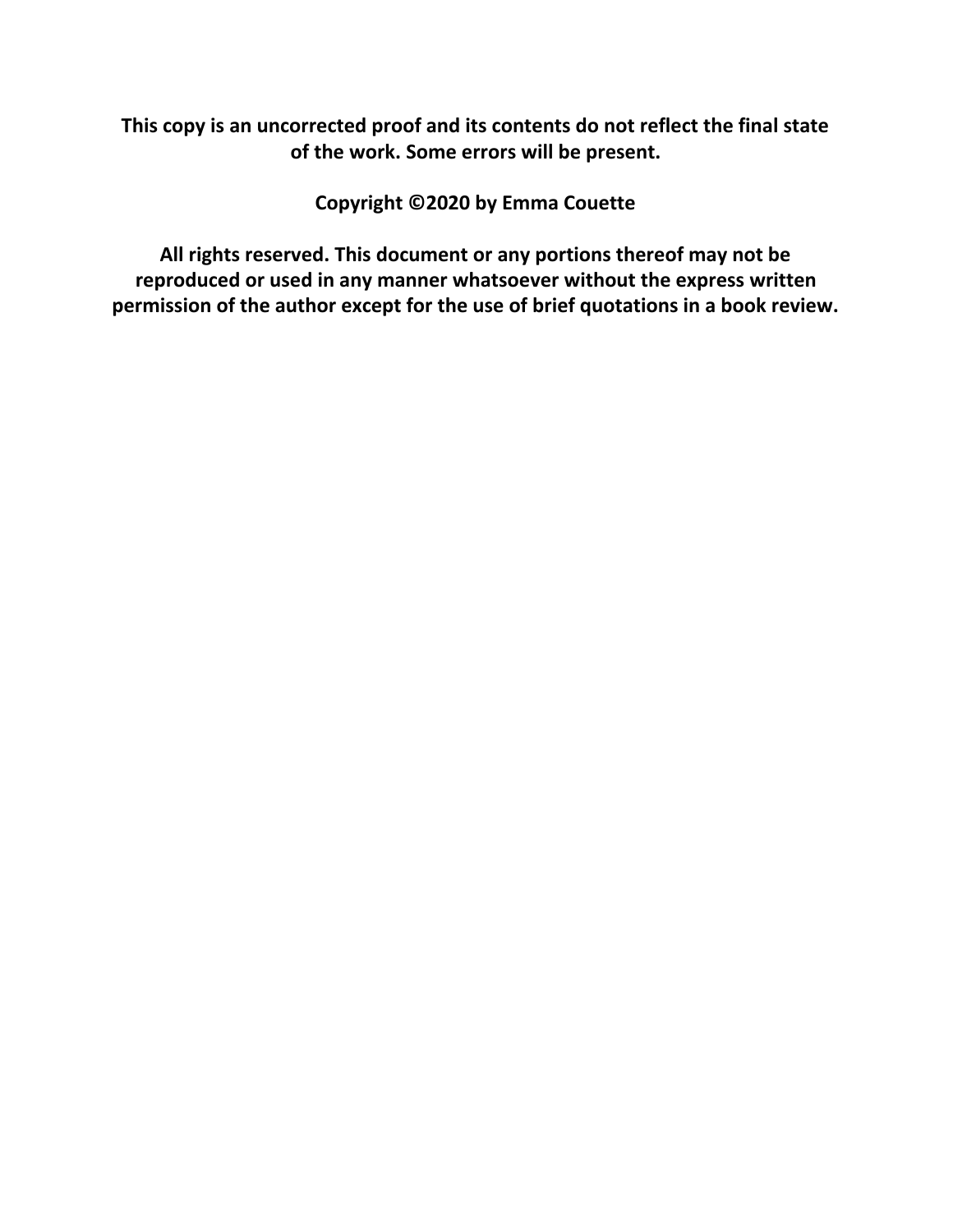## *Chapter One*

*Haven City, 06/2110*

In the end, death comes for us all. Even assassins are not exempt from its cold, eternal embrace. I knew my time would come, but I never thought I'd die like this.

I don't bother to hold my breath; I let the water flood me. My lungs scream, expecting oxygen and receiving tidal waves. They rage against me, both inside and out. I've lost the feeling in my limbs. I've stopped fighting.

A part of me resents my choice, wants to live, but I don't remember what life is like. I don't remember anything. Death and frigid water are all I know and they carry me, slow but sure, into the dark.

Something is beating on my chest, a constant rhythm of stabbing pain tearing me away from oblivion. I don't know much about Hell, but it should be a lot more painful than this and if, by some twisted luck, I'd managed to slip into heaven, there should be no pain at all.

*I should be dead.*

*Why am I not dead?*

The pounding quickens, becoming more urgent, and I hear distant voices.

*Get up*, I will myself. *Life is a gift; you better take it.*

The next blow slams into me and my eyes fly open before fluttering shut again. The voice comes into focus. Someone is screaming.

I go to answer, recognizing they are calling for me, but instead, I choke on the water and bile that spews out of my mouth.

Someone rolls me onto my side.

"Oh God," they breathe. "Oh Guild, you're all right. You're going to be all right. Just get it out." I recognize the voice, but it takes me a second to place it.

*Trey.*

Trey is here. She saved me.

I throw up again and her voice is there to comfort me. My thoughts swirl in my head as my shredded brain tries to piece together the details of the life I almost lost. Tragedies play behind my lids as I continue to wretch. Darkness invades my thoughts; a life of horror takes up residence in my memories once more and then....

A face. A bright face and memories bursting with light and heat and love.

A name.

"Ajax," I gasp and then I hold back a scream.

My throat feels as though it has been skinned with rusty knives. The pain moves to the front of my mind and I lose myself to it. My lungs heave with the effort of drawing oxygen into their ravaged cells. My entire body shakes. Pricks of agony flare up in random places with no warning.

*Oh God, I'm dying.*

Finally, mercifully, the pain fades. It doesn't disappear, but it becomes something I can manage.

"Ajax," I say again, ignoring the fire it ignites in my throat. My voice is raspy and sounds nothing like me. I would laugh at myself, but that would only cause more pain.

"What?" Trey says.

"Ajax," I try for the third time. "Where…?" My words fail me.

"Safe," an unfamiliar voice replies.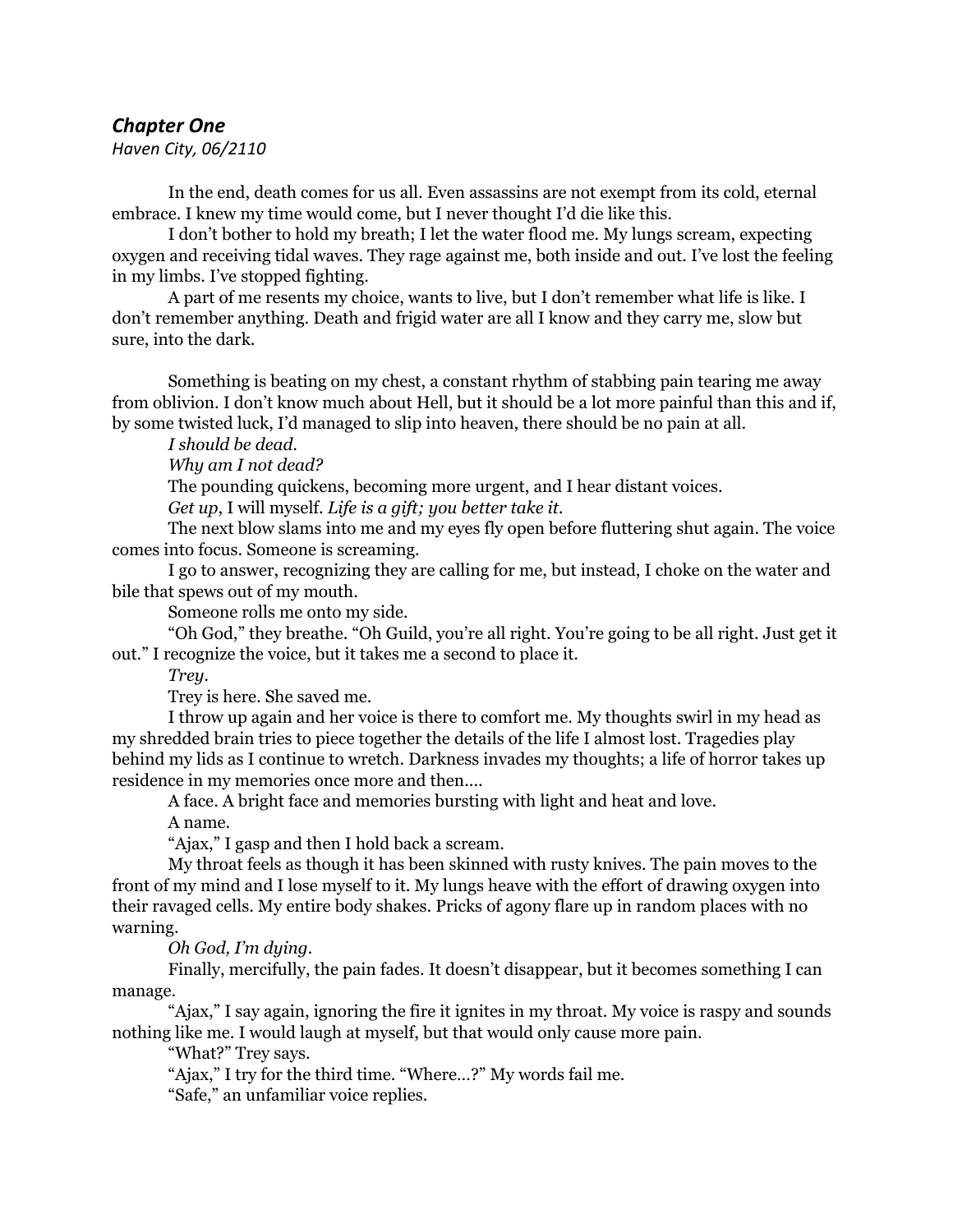I try to look up, but my head and eyes are both too heavy for the motion. I can barely focus on Trey sitting beside me, her face nothing more than a dark blur.

The voice belongs to a man, that much is certain.

*Why is he here?*

"We pulled him out too," the man continues, "but don't worry. Rest for a second." I try to sit up. "No. I need….see."

White fire consumes my lungs and throat. I stay glued to the floor, my strength failing me. There is an ache in my bones, a deep exhaustion in every muscle. My eyes don't want to stay open, but I fight the urge to close them.

"I told you she was stubborn," Trey says.

The man shrugs and walks away, leaving my line of sight.

Trey pins her stare on me. "Relax, Night. You're going to hurt yourself even more."

I shake my head, the movement slow and difficult. The air around us smells like iron and mildew. I try not to throw up again as I remember the bodies that must still litter the area.

Trey sighs. "Fine. He's over there." She points to my left and I turn my head.

Ajax is propped up against the remains of the glass tank we were held in.

I muster all my remaining energy to focus my gaze on him and my heart clenches.

He looks terrible. His clothes cling to his frame, which looks thinner than I remember, and his head slumps on his shoulder. Chunks of glass litter the ground around him. If it wasn't for the rise and fall of his chest, I would've thought he was dead.

"Jax," I cry out, tears threatening to spill over my cheeks. I hold them back.

Ajax lifts his head and opens his eyes a fraction. "Silent?"

"It's okay. I… I'm...here." I try to prop myself up again, but Trey pushes me back.

"No," she snaps. "You're not strong enough. I practically raised you from the dead."

I slump to the floor in defeat, feeling exhaustion taking over. The floor is cold and I start to shiver. My still-wet clothes do nothing to help. "Trey..." I try. "How...did you...save us? How did...you...know?"

"Later," she replies. "What matters is you're safe now."

I bristle.

*Why can't they give me a damn answer?*

I hear footsteps and the mystery man enters the room a moment later. The torchlight doesn't reach his face, his features left in shadow. "The Charger's men are coming," he says. "We have to go."

My eyes widen as much as they can and Trey looks up sharply. "We can't," she replies. "The move might kill them."

"Well, we certainly can't stay here."

She looks torn.

"Trey," he snaps. "We have to *go*. *Now*."

The man walks over to Ajax.

"Wait," I call out to him. "Who...*are* you?" My words are slurred, my focus fading. The man glances at me and smiles. "They call me Kuen."

Kuen. *The* Kuen. The *legendary* Kuen is helping Ajax and I escape the Charger's clutches. What on earth has my world turned into?

I watch as Kuen picks Ajax up and slings him over one shoulder.

Jax tenses, but doesn't cry out. I can tell he's barely conscious.

I turn back to Trey as she reaches for me.

"This will probably hurt," she says.

"Doesn't...matter," I mumble. "Pain and I are...something like...friends now."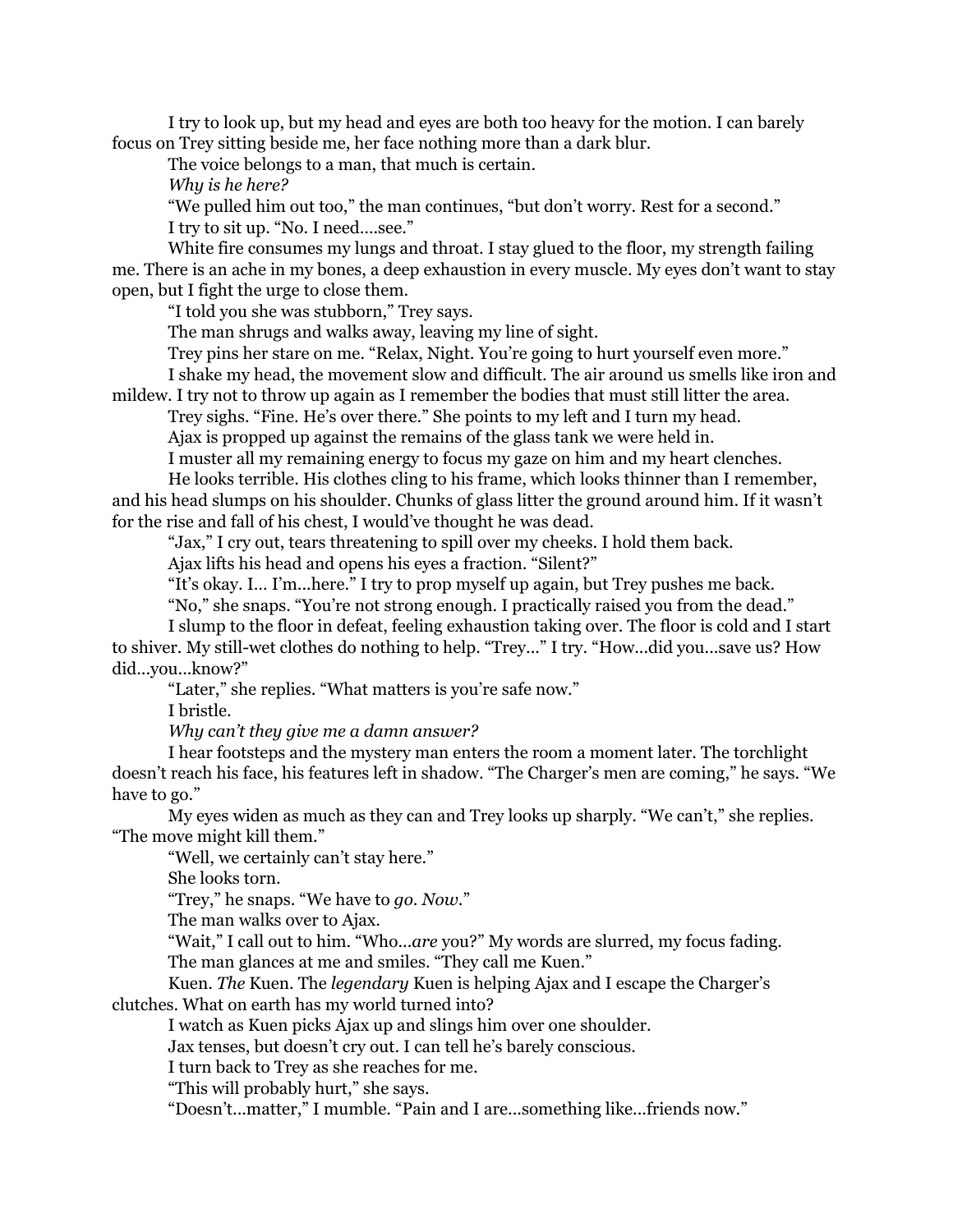She doesn't laugh. She only picks me up and cradles me in her arms like I'm an infant. I gasp.

Everything hurts. "Ready?" Kuen asks.

Trey only nods.

The two break into a run and we soon disappear into a dark tunnel, leaving the Assassin's Guild behind. I surrender the battle to stay awake and let my exhaustion claim me. Maybe tomorrow I'll find this entire endeavour has been a horrible nightmare, but some part of me knows I'll have no such luck.

. . .

I must sleep for a while, because when I wake, I feel refreshed and the pain has faded to the back of my mind. I take a deep breath without a problem and can't help but smile. It's never felt so good to breathe before.

I open my eyes. Trey sits in a chair at the foot of my bed. She looks rumpled, as if she slept there, her black hair sticking up in several places.

"How are you feeling?" she asks me.

I shimmy into a seated position and shrug. "I've been worse, but I've also been better."

She smiles ruefully. "I know the feeling." Her dark circles almost match the shade of her

eyes.

I take a moment to study the room and it doesn't take me long to realize I don't recognize the yellow walls. The bed is too big and the chest of drawers too ancient for us to be in the Resistance, but the window is the deciding factor. The Resistance is underground.

I narrow my eyes at the floral print drapes, feeling vulnerable with the outside world only separated from us by less than an inch of glass.

I push the window out of my mind and return my gaze to Trey. "Where are we?"

"We're in a safe house, somewhere in the west end of the city. We have to lay low until things settle down. It's not safe to travel."

"Why?"

She shrugs. "You know why. You planned it."

I swallow. "The attack didn't go so well, did it?"

She doesn't answer, but her eyes scream the truth. "Night," she says, "what happened to you? How did you end up in that tank? I thought you left."

I look at my feet. "I did leave. I ran, but then I realized running away from my problems has never solved anything and I still wanted my revenge, so when the bombs woke me up, I returned to my original plan. I went in search of the Charger, naturally, and I..."

I falter, remembering the horrible truth he revealed to me.

"Long story short," I go on, "I lost. Ajax came to help me and we ended up in that tank. How did you manage to get us out?"

"I had a feeling you would come back, but I knew you couldn't win, not alone. I went to Kuen for help and he showed me the secret tunnel that led to the Charger's private chamber. We arrived just in time, Night. Any longer and the two of you wouldn't have made it. Kuen smashed the glass with his axe and we dragged you guys out. You know the rest."

"Is Jax okay?"

She nods. "He has a will of steel, but the battle took its toll. He was asleep last I checked on him. It's the best thing for him, though, especially if he wants to heal that hand of his."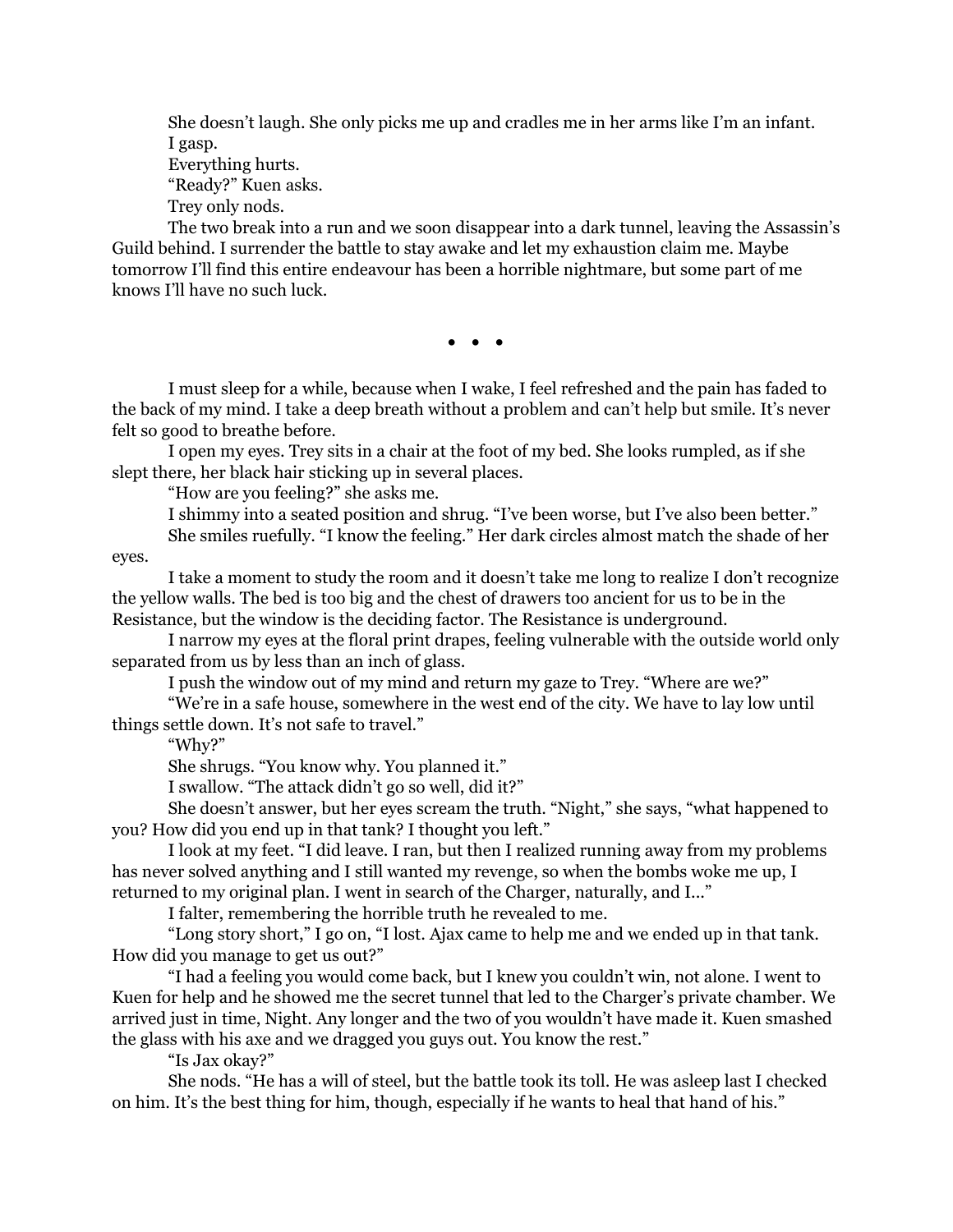I nod and fall silent. I'm afraid to say what's on my mind, afraid talking about it will make it real. Truth sears through the comforts of life, sews despair and mistrust into our skin. Yet, I know I should ask her. I hid from the truth of who I was for years. I'm not going to hide again.

"Trey," I say. "Yes?"

"The Charger he... He said that I... I didn't believe him, but..."

She looks at me curiously and I take a deep breath.

"He said he's my father."

She regards me with solemn eyes. "He finally told you then."

My eyes widen. "You...you *knew*? How? Why am I the last to know?"

Fire ignites in her eyes and she spits her answer out. "Because our father is a sadistic bastard."

Oh.

*Oh my God.*

"We're sisters?" I gasp.

She nods and tears build in her brown eyes. "I wanted to tell you sooner, but...it wasn't the time. You wouldn't have believed me."

"You're probably right."

I remember her reaction when we first met. She knew even then who I was, what we were meant to be.

I smile. "Even though it's the Charger that connects us, I'm glad you're my sister."

She smiles back, brushing the tears out of her eyes and I remember something else. *"That's* why you were so upset when I almost died during the train attack."

She nods. "I couldn't bear the thought of losing you after finding you again, that you would die after finally finding yourself. It was too cruel. So, when I learned that you left on the eve of the attack, I knew I had to find you. You escaped death once; I knew you couldn't do it again without help and I didn't want to lose you. I came too close to that horror before."

It's hard to wrap my still-healing brain around this new concept. "Well," I say, "at least I know why you want to destroy him."

She shrugs. "Anybody with an ounce of heart would. It's not because he's my father, Night. You wanted to kill him long before you knew."

"I guess."

Something else clicks in my head then. Trey wasn't the only one who acted weird after the train attack. Avery had also come all the way from the Barn to see me and Trey… Trey had once said he was her uncle.

A memory flashes: the meeting with Avery all those weeks ago. What was it he said? Something about his name...

I asked him how he knew who the Charger really was and why he hadn't told anyone. He had answered cryptically, something about the how being the reason why and...

*Avery Norin is not my true name either, but it's in there.*

Oh.

*Oh.*

I rearrange the letters quickly in my head and have my answer in a heartbeat: Vyrin Aeron.

"Holy shit," I breathe.

"What?" Trey says nearly jumping out of her chair. "What's wrong?"

"Avery and the Charger are brothers."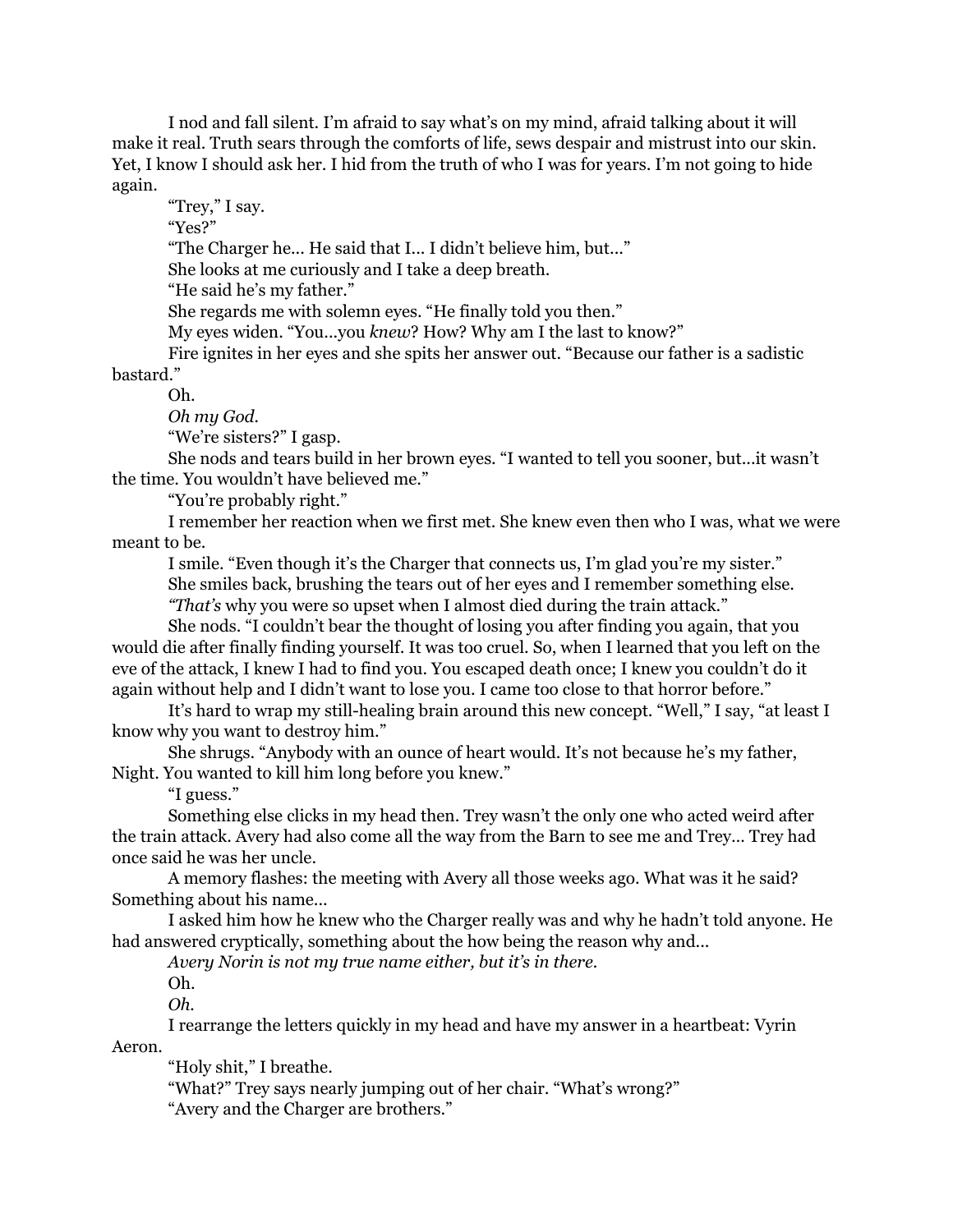"Guild, Night, you scared me half to death." She lets out a sigh and settles back into her seat. "Yes, they're brothers. So?"

"How come you never mentioned it? This is huge!"

"I was sworn to secrecy," she replies, "though I should've known you'd figure it out."

"It makes so much sense," I exclaim. "That's how he knew everything and why he wouldn't tell anyone. That's why the Charger said they went back a long way. Guild, what if they're working together?"

Trey looks at me, cocking her head as if to say, are you serious? When she realizes I am, she laughs. "Oh, Night," she gasps, "that's too good. Why the hell would Avery be in league with the assassins? He renounced them, and his brother, decades ago."

"But how can we be sure? How can we trust him when he doesn't trust his agents with his true identity?"

"Think about it," Trey replies. "How would Jenson react to the truth? Look at how *you* reacted. No one would trust him. Avery wouldn't be able to run an anti-assassin organization with everyone worried he'd turn on them at any second."

" $But -$ "

"But nothing. You worry too much, kiddo. Everything is under control. I should go. Let you rest. This conversation is doing nothing for your stress levels."

I scowl. "I don't want to rest."

"You don't have a choice, Night. You're not recovered yet."

"I'll be the judge of that."

Before she can react, I tear off my covers, swing my legs over the side of the bed, and jump to my feet.

In an instant, I'm writhing on the floor, screaming in blood-burning agony.

*My leg.*

*My* leg*.*

*Oh God.*

My vision blackens.

When I come to, I'm back in bed. Trey is standing over me, body tense and eyes frantic. "What the hell happened, Night?" she demands to know. "Are you okay?"

"I..." I try. "Ahhh..." I gasp. The pain is still there. "I had a...run in with Hai...during the attack and he..." I take another deep, shaky breath. "He re-broke my shin or rather, he finished the job."

"Shit," she breathes. "We don't have a hospital to fix it. The Charger didn't think putting you in a tank was punishment enough?"

"Oh, this wasn't...his idea. Hai did it long before I reached the Charger."

Her dark skin blanches. "You mean you...walked on that? You fought for your life on a broken leg?" I nod and she shakes her head in disbelief. "How the hell are you still alive?"

"I don't know. Luck?"

The door swings open, slamming into the wall, and the mystery man flies in. *Kuen*, I remind myself.

"What's going on? I heard screaming. Are you guys okay?"

"In a manner of speaking," Trey replies. "Night's leg is broken."

Kuen swears under his breath. "This isn't good. Go get the kit."

"She's not strong enough, Kuen," Trey argues. "She needs a doctor."

"Well, we don't have that luxury, do we?" I can hear the anger and desperation in his voice.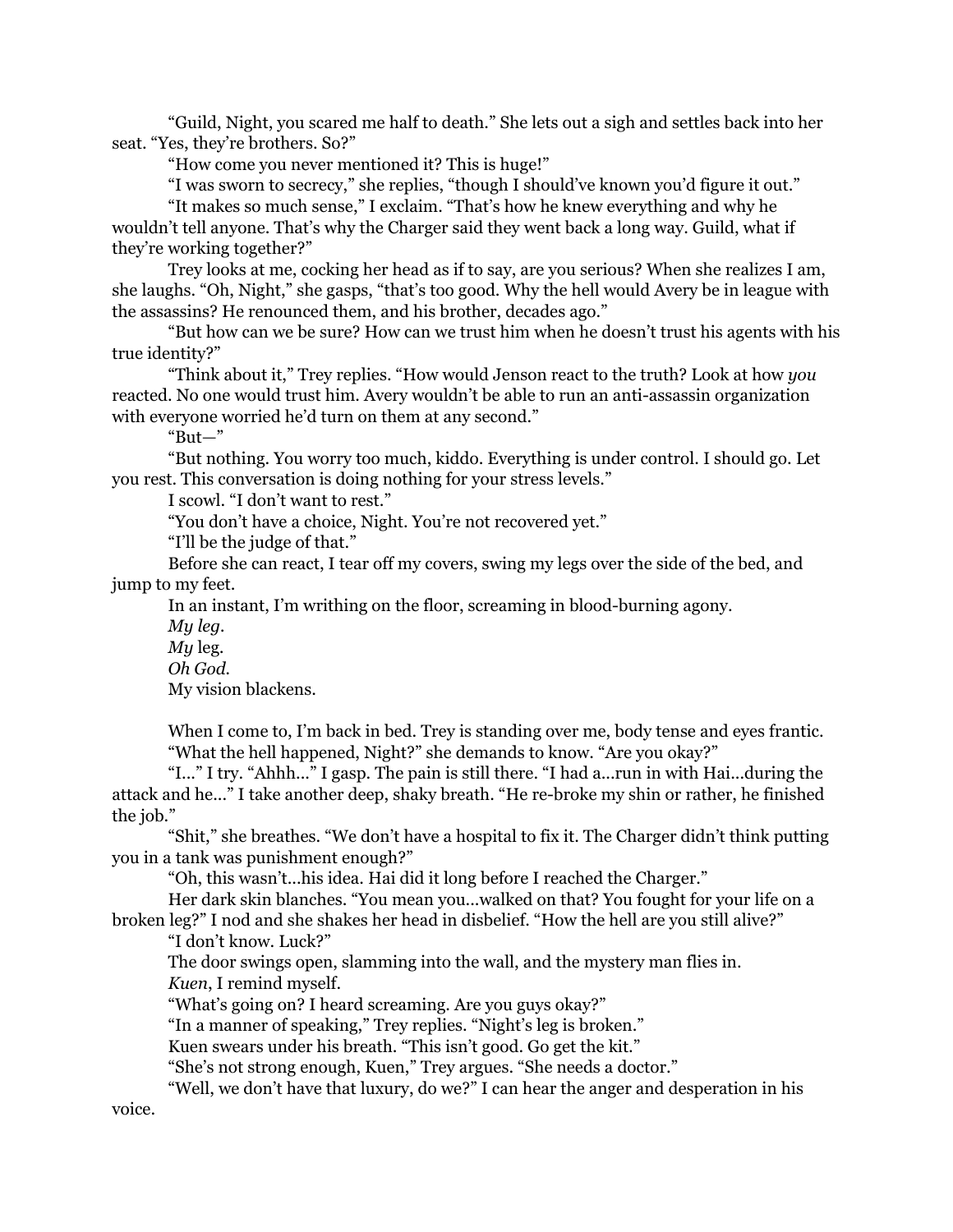Trey sighs and leaves the room to retrieve the "kit", whatever that is.

I turn to Kuen, taking a minute to finally study his face. He's pale, but not nearly as much as I am and his hair is a dusty blond mop on his head. I can't tell if he's taller than Ajax, but he's definitely broader. He's not the type of person you would think to mess with on the streets.

He gives me a look, piercing me with his blue eyes. "Are you done staring?"

I blink. "I'm seeing if we have any similarities. Trey told me a while ago that you're her brother and I just discovered her and I are sisters. So you must be..."

He smiles sadly. "It's been a long time, sister."

"That's an understatement," I say coolly. "We've never even spoken, and you think you can walk into my life and call me sister?"

He frowns at me. "And Trey says you've changed. If this is the new you, I'd hate to see the old."

I scowl. "Watch it. I may be bed-ridden, but I can find a way to make your life miserable." "Yes," he says to himself, "still the ruthless assassin I remember."

"I am *not*," I snap.

"Whatever," he says, waving a hand. "We don't need to discuss your morals right now. Who broke the leg?"

I'm surprised he can change the subject so quickly. Clearly, he wants to know more about my morals. I wonder what's holding him back?

"It was an assassin with an axe originally," I reply. "More recently...Hai, my—our brother."

"The bastard," he seethes. "I'll kill him."

I snort. "Good luck with that."

"What?" he snaps, clearly offended.

"He's already dead."

He narrows his eyes. "How?"

"I...shot him. In the head."

He doesn't say anything to that. I'm not sure either one of us would've broken the silence if Trey hadn't walked in, towing a large bag behind her.

"Oh, good," Kuen says. "What took you so long?"

"Well, first I had to find it and then I had trouble lugging it up the stairs. I could've used some help."

Kuen winces under the glare she sends him. "Sorry."

"Just get over here and help me. That leg isn't going to mend itself."

"Right." He walks over to her and they start pulling instruments out of the bag, instruments that look painful.

"Uh...Trey," I say, "what are you going to do, exactly? How much will it hurt?"

"We're going to try to reset the leg and then brace it," she replies. "Why does the pain matter? I thought you guys were something like friends?"

"I...um... I might have exaggerated a bit." Sweat drips down my back as I anticipate what's to come. "We're more like acquaintances," I go on, "met once on the street and made eye contact before going our separate ways."

Trey laughs then. "Only you could turn pain into a joke."

"Well, if you don't, then you let it control you."

"Lie back, Night," she says, ignoring my comment. "We better get started." She looks over at Kuen. "Hold her down."

Oh, this is definitely not going to be fun.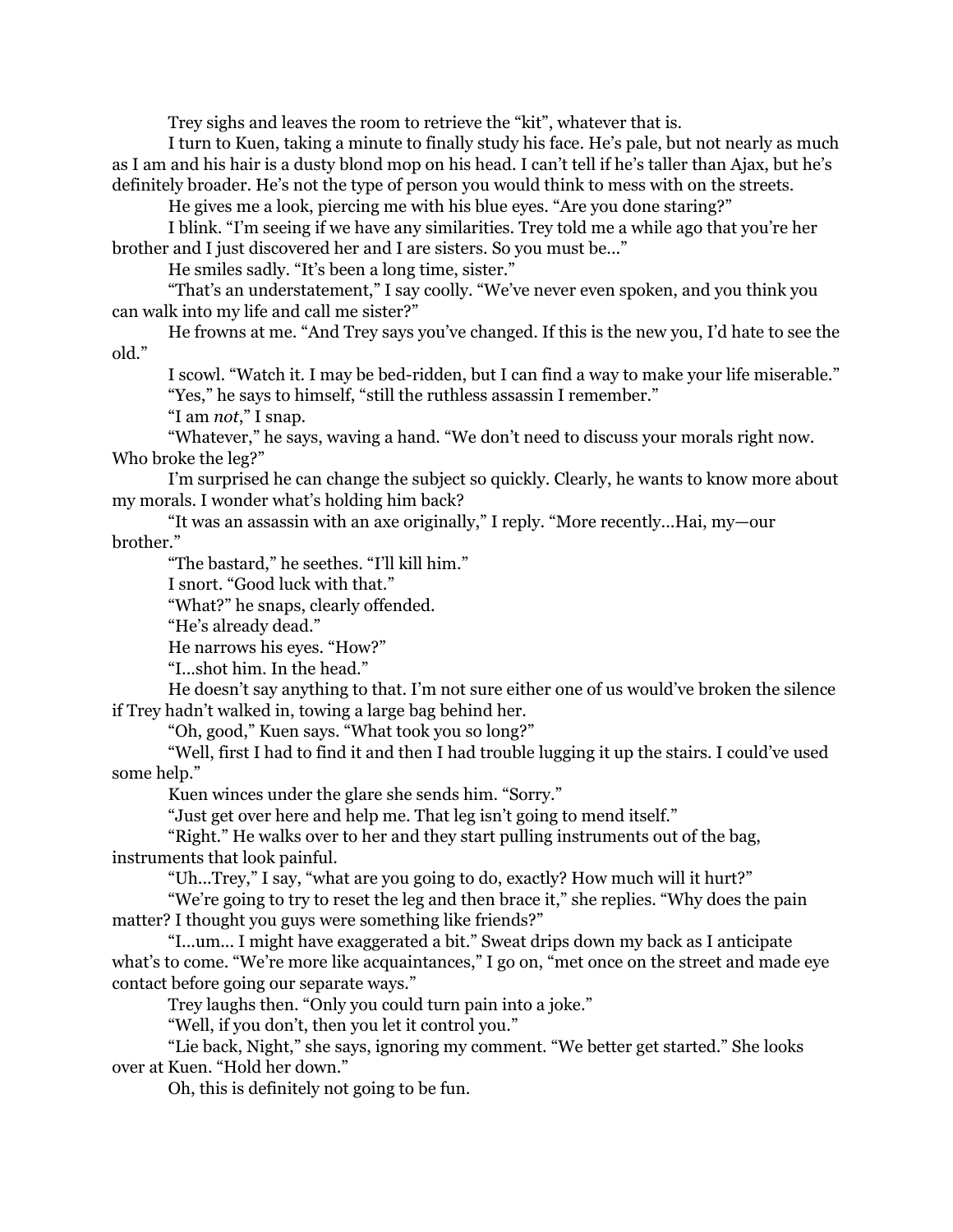Kuen comes over to my side of the bed and leans over me, bracing his hands against my shoulders. The weight of his body presses against me, making escape impossible.

"All right," he says, "do it."

"Wait!" I gasp. "Trey, do you even know what you're doing? You're not a doctor."

"I did some training at the Resistance. Don't worry about it. You'll be fine."

"*Some*?" I try to rear up, but Kuen keeps me from moving. "How much does *some* entail? I swear, if you kill me..."

"Relax, Night," Trey says. "Honestly, you're not helping by raising your blood pressure." "Just get on with it," Kuen says. He hands me a cloth ball. "Here, bite down on this."

The reality of the situation hits me then. They're going to give me mock surgery without any sort of sedative.

*Oh Guild. Oh please, God, have mercy. I know I've done terrible things, I know I don't deserve your grace, but...*

Trey doesn't give me a warning. One minute, I'm waiting for the axe to fall, and the next, something cold and metallic is beneath my skin, prodding at my wound.

I can't help but scream.

The sound is muffled by the cloth and my clenched teeth around it, but neither prevents the shriek from escaping.

"Hey," Kuen says sharply. "Look at me. Look at me!"

My eyes snap to him and I let out a shuddering gasp.

"You're going to be okay," he tells me. "You got that? You're going to be fine."

Trey digs further into my broken limb and I shudder.

I feel the bone shift.

I see white.

And then, nothing.

 $\bullet$   $\bullet$   $\bullet$ 

I drift on an endless sea of pain. How long I lay drowning in it, I'm not sure. Sometimes it fades enough that I can feel my senses returning. Voices poke at my eardrums, but never loud enough for me to discern what they are saying. Someone sits on a chair beside my bed; I can feel them holding my hand. Yet, whenever I try to squeeze their hand in mine, to tell them I'm okay, the pain pulls me back. Waves of agony crash over me and I am lost again.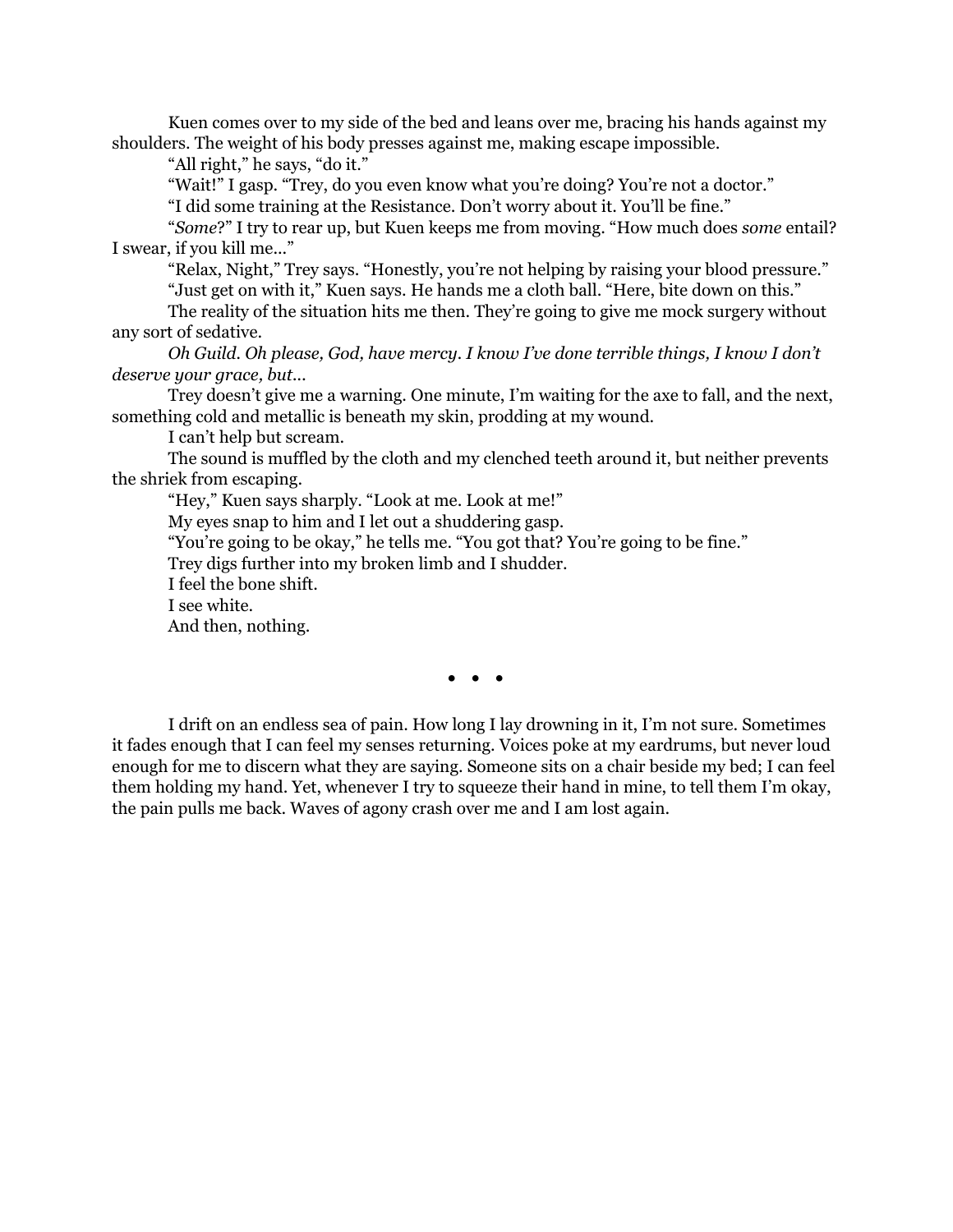## *Chapter Two*

This time, when the pain relinquishes me, it does not come back. I know it remains somewhere, waiting for the right time to attack, but I am free for now, which means it's time to get up.

It takes more strength than it should to open my eyes, but I manage it. The room is bright, sunlight sneaking in through the cracks between the curtains. There is a hand in mine. I squeeze it.

Beside me, someone jumps.

I look over and find Ajax sitting in the chair, which is now at my bedside.

"Gods above, Silent," he breathes. "You scared me."

I grimace. "Sorry?"

He shakes his head. "I'm glad you're finally awake. How are you feeling?"

I close my eyes again and groan. "Like death," I reply. "Thanks for asking."

"Well, you're alive," he says, "so look on the bright side."

"Oh shush." I would grab a pillow and smack him with it, but I don't have one. He must've removed them while I was out. I'm touched that he remembered my phobia.

"Seriously, though," he prods. "How are you?"

"Tired, agonized, and hungry. Not necessarily in that order."

He laughs nervously. "Having an appetite is a good sign. It could be worse."

"Says you." Then I take a good look at him.

He looks ragged. Dark circles lurk under his eyes and he seems drained, like he hasn't slept in days. Cuts and bruises still cling to his knuckles from trying to break out of the tank.

"Are *you* okay?" I ask him.

"Oh, yeah," he replies, "I'm fine, just worried about you."

He doesn't look fine, but I decide not to press it. "Well, you can quit worrying about me. I'm okay. I feel like I've been run over—twice—but I'm inching towards recovery."

He grimaces. "Does it hurt that bad?"

"Yeah." I don't try to deny it. I can't lie to him, not after everything we've been through. "What exactly did Trey do to me?"

He scratches the back of his head. "As I understand it, she, uh...reached inside your leg and pushed the bone back together. Then she and Kuen tied a flat piece of wood on either side to keep the bone in place. They hope it'll fuse itself back together now that it's set properly."

Now that he mentions it, I can feel the wood against my leg. The rhythmic throbbing in my shin must be from the constant pressure of the homemade brace.

"What happened to my other brace?"

"It sustained damage during the fighting and then the water ruined it. Trey threw it out as soon as we arrived here from what I was told."

*Shame.*

"How long was I out this time?"

He scrunches up his eyebrows as he thinks. "About four days," he finally says. "You were in and out of consciousness though, as far as we could tell."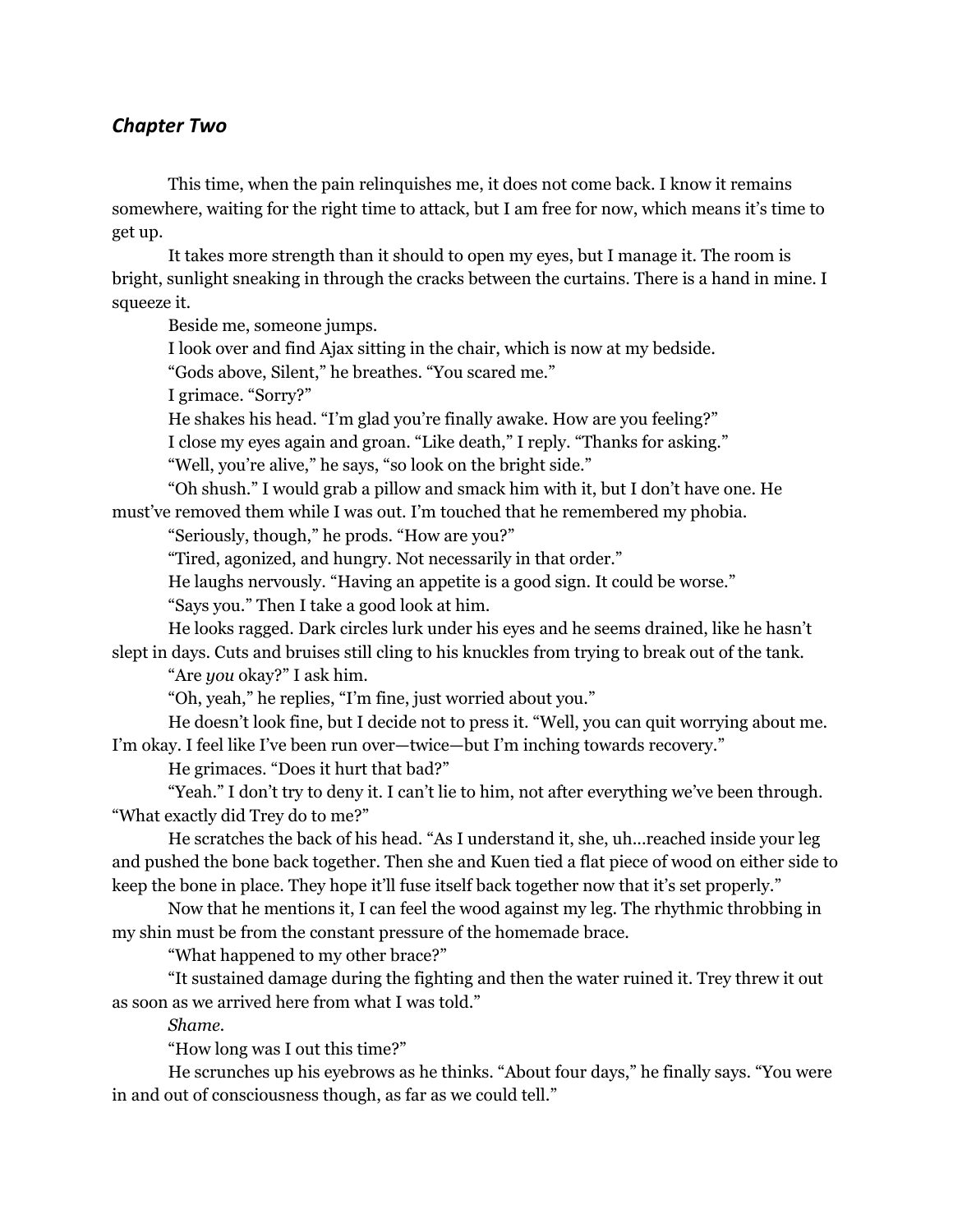I groan. Another four days lost. How many more will I spend like this or will death claim me next? What am I even doing? Do I have a plan for this "life"? I want a future, but like everything else in this damn city, I have to fight for it. Will the nightmare ever end?

I sigh.

There are so many cards stacked against me.

Ajax's voice pierces through my thoughts before I can dig too deep. "What's wrong?" "What? Nothing."

He gives me a look. "No, it's not nothing. You have your brooding look on, as if you had the chance to save the world, but lost by a fingertip. What's going on in that head of yours?"

I sigh again. "I just… Oh, Jax, everything is a mess. My life has been turned upside down and shaken until the contents are scattered everywhere. I discovered things about myself that I never wanted to know and now I… I'm scared. I'm terrified. What if, after everything, he still wins? I can't…"

"Hey," he says, touching my arm as I trail off into silent tears. "It's going to be okay."

"But what if it isn't?" I counter, pulling myself together and wiping my eyes with the back of my hand. "What is the point of all of this anyway, of fighting back? Why are we here? What are we supposed to *do*?"

"The point?" He laughs. "Isn't that the question? No one knows, Silent, and I think that's why we're here, why we go through so many trials. We do it to discover the point, to find our purpose. We all have a place; we just have to get there."

I snort. "And where is yours?"

"Right now?"

I nod.

"Well, right now my place is at your side because after all those near-death experiences, I'm not letting you out of my sight."

"Even after everything I've done?" I want to smile at his words, but I remember our last conversation, remember where we stood before the Guild attack.

"Like I said in that tank," he replies. "It's not all forgiven. We both have healing to do, but I don't want to give up on us yet. In the meantime, I still care about you, as a friend, and I'm going to do my best to keep you from getting yourself killed, okay?"

I smile. "Good luck."

He laughs.

Silence surrounds us then and in it, I start to dwell on what happened at the Guild. I think about the secret I now carry, the burden weighing me down. I'm not sure how much Jax heard when he came to my rescue, but he deserves to know the truth and he deserves to hear it from me.

"Jax," I start, "there's something you should know."

He looks up at me. "What is it?"

"The Charger told me something, when I found him at the Guild. I think it was before you arrived. I didn't want to believe him, but it makes so much sense, ties up so many loose ends from my past that it has to be true. I *know* it is true, but I wish it wasn't." My stomach is a ball of nerves inside me as I talk.

Jax looks concerned. "What did he tell you, Silent?"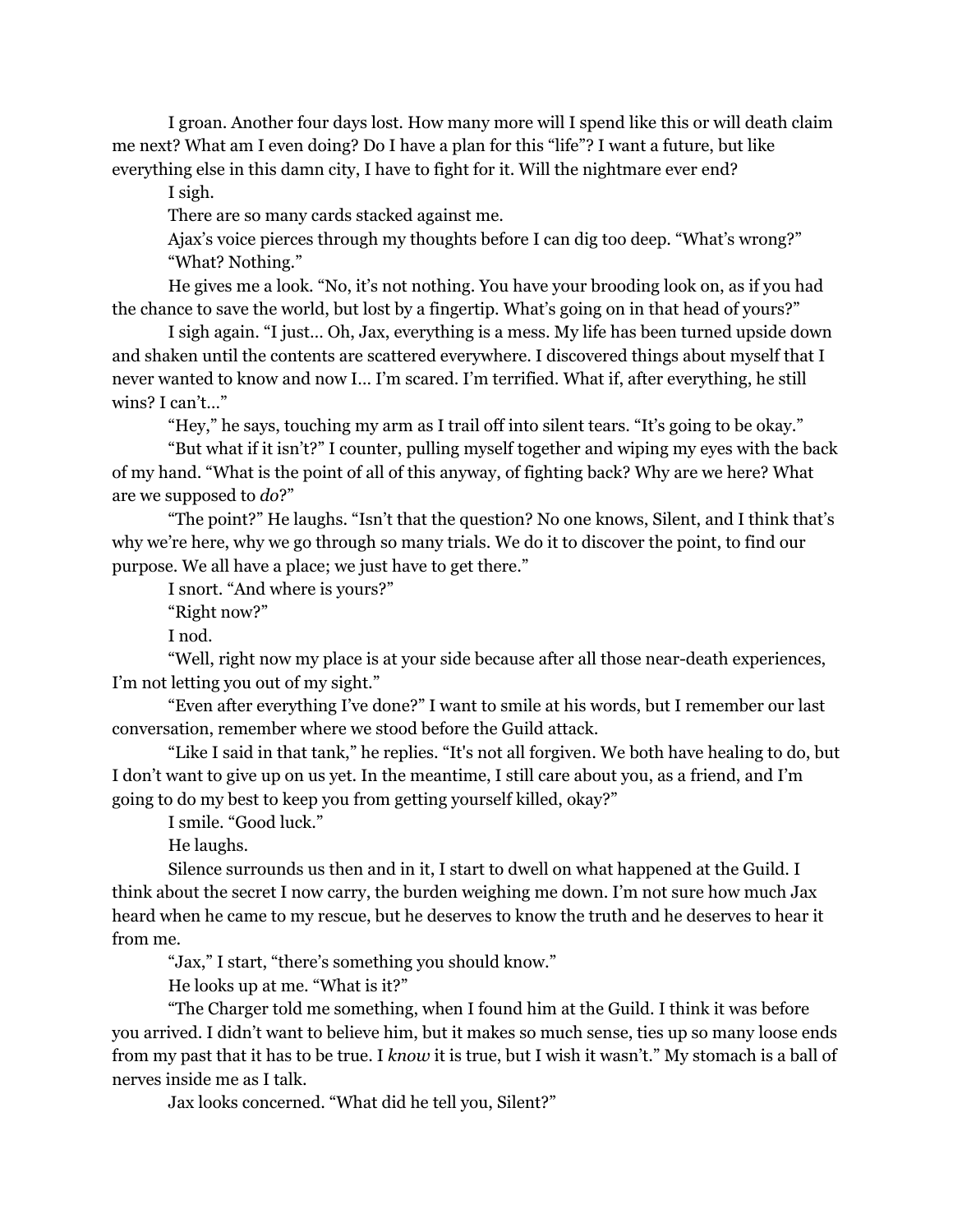"He told me that…" I take a deep breath. "He's my father, Jax."

Jax goes white, his eyes widening in what I assume is fear and shock. He opens his mouth to speak, but no words come out. I know I've lost him, but I'm glad I got to see him one last time.

I look away, toward the curtains and the city beyond. "I understand, if you hate me now," I tell him, "but don't make this any harder. Just go."

"What?" he manages to say.

I turn back to him. "I said I understand if—"

He cuts me off. "No, no. I heard you, but I don't… Why on earth would I hate you, Silent?"

"Because the Charger is the darkest man to ever live and I have his cursed blood running through my veins," I choke out, feeling my chest tighten with the pain of the truth. "I am the spawn of that *monster*."

"That may be true, but—"

I ignore him. "And it all makes sense now, why I am the way I am, why it's so damn hard to let the assassin go. The bane of Haven City is my father." I put my head in my hands, squeezing my eyes shut. "This world is such a cruel place. Go now, Jax, before I beg you not to."

"Silent, you're not listening to me," he says. His hands wrap around my wrists. "Look at me."

I stay where I am, not wanting to see the disappointment in his gaze.

"Look at me," he snaps, yanking my arms away from my head so I'm forced to face him. There is more...frustration in his eyes than anger and something soft that might be...sympathy. "I don't care, Silent," he says.

I tilt my head as if to get a better look at him and narrow my eyes. "I… You what?"

He sighs and runs a hand through his hair. It's sticking up in more places than usual. "I don't give a damn that he's your father, Silent. You're not him. You've always been your own person. You stepped away from his influence. You started fresh. You changed and left him to deal with the consequences of his choices. You were always of his blood; knowing that now, why should it change things? He treated you like a servant, not a daughter. Don't forget that. Don't let him lay claim to you now because it suits him.

"You are your mother's daughter through and through. Sure, you might share some of his genes, some of his traits, but don't think for a second that means he owns you. You can make your own decisions and you have. Don't think about it for a second, Silent because it doesn't change things, especially not for me."

I blink back tears as I say, "Why are you so supportive?"

He shrugs. "Because I see the real you, the version of yourself that's never quite within reach. I see your potential, the amazing woman you can grow to be if you step out of your comfort zone. I see you, Silent. The Charger doesn't know the real you, not like I do."

I wipe my eyes again. "Thank you. You are more than I deserve."

He squeezes my arm. "I know you can't forget the truth, but don't let it control you."

I nod and take a deep breath to clear my head. "There's something else you should know," I tell him. "The Charger isn't the only relation I discovered. I also found two brothers and a sister, three half-siblings actually."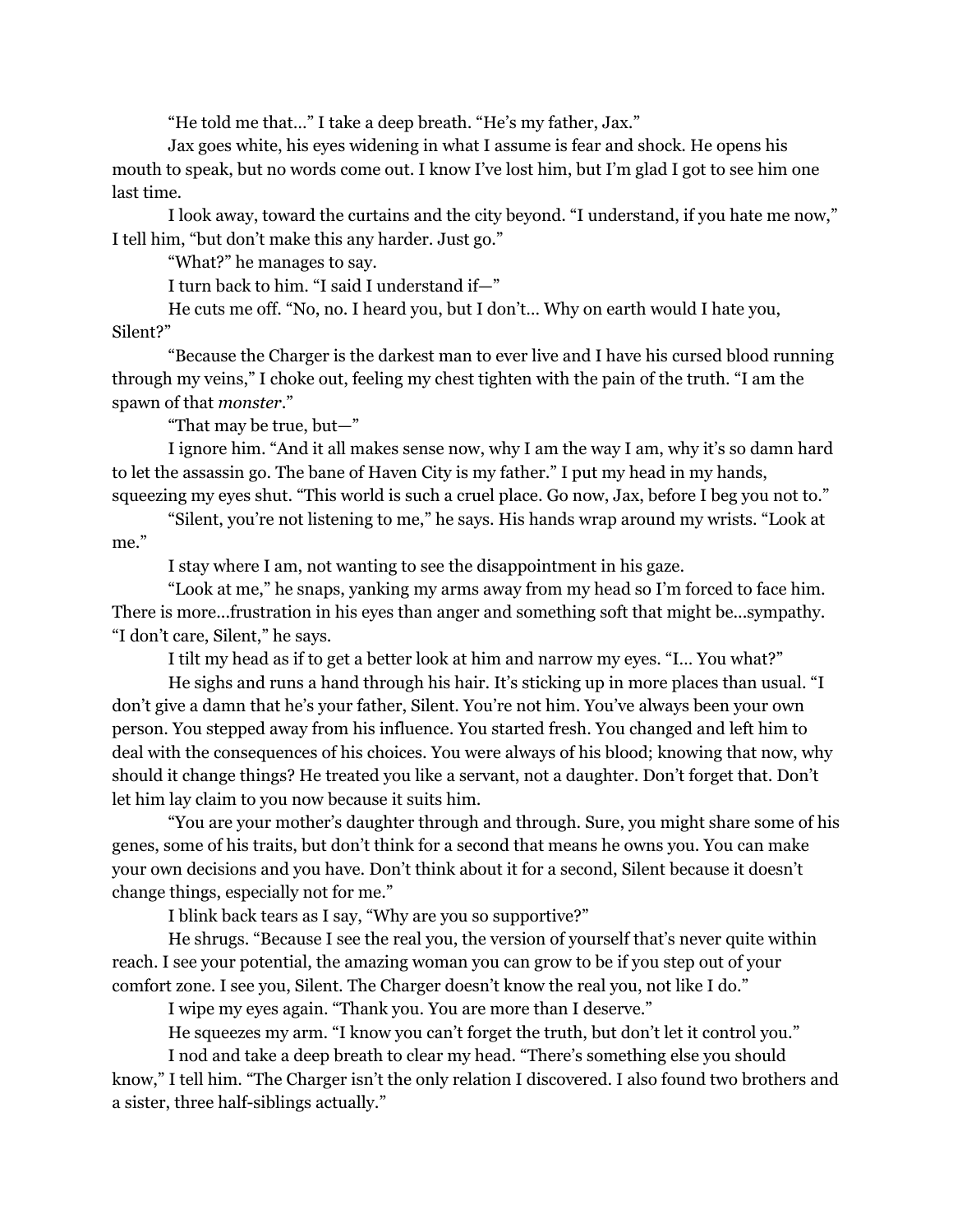He raises an eyebrow. "The Master Assassin has more children? He doesn't strike me as the fatherly type."

"Oh, he's not," I assure him. "As far as I know, there are four of us and he killed all of our mothers."

"Oh my God," Jax breathes, "that's horrible. Does he have nothing better to do with his time?"

I shrug. "Apparently not. He makes deals with his mistresses: give up the child they conceive or their life. My mother refused him. The others must've done the same because he slaughtered them as well."

"He is so twisted," Jax replies, disgust evident in his face. "Why does he need the children anyway? Having him as a father is bad enough."

"He says he wanted an heir, someone to run the Guild after his eventual death. The first three grew up and he decided they weren't up to the task, so he tried again with me and I betrayed him."

Jax laughs a little. "So much for his luck. Who were the other three?"

I swallow slowly.

*This isn't going to go over well.*

"One was Hai, the guy who re-broke my leg and tried to snap your arm off."

Jax winces. "Well, *he* definitely inherited his father's personality."

I snort. "Tell me about it. Even the Charger wanted to be rid of him."

He raises an eyebrow. "Really?"

"I was ordered to kill him the day before I left the Guild."

Jax shakes his head. "Man, nothing like having your children kill each other for you so you don't have to get your hands dirty."

"I know."

"What about the other two? Another brother and a sister you said?"

I take a deep breath. "Please don't freak out."

He gives me a look. "Why would I freak out?"

"Because the other two are Kuen and Trey."

"What?" His voice is high and breathless. "Trey is your sister? That man is your brother? But he has to be like…"

"Thirty-one."

He narrows his eyes. "How do you know that?"

"He was somewhat of a legend at the Guild, a mystery. So naturally, we all knew everything about him." I smile. "He was the only assassin to walk out on the Charger without a single scratch or trace. He left one night and never returned. There was no explanation, no clues as to where he went or why. The strangest part was that the Charger didn't send anyone out after him. In fact, he ordered us not to look for him and the punishments for infractions on that order were severe. I never understood why the Charger would let him walk free, but I get it now. Kuen is his son and he trusts him somehow, the same way he once trusted me.

"So yeah, I know he's thirty-one. Trey is twenty-nine, I believe, and Hai was thirty, one of the older assassins. I'm so much younger than them because I was his last chance and still, he failed."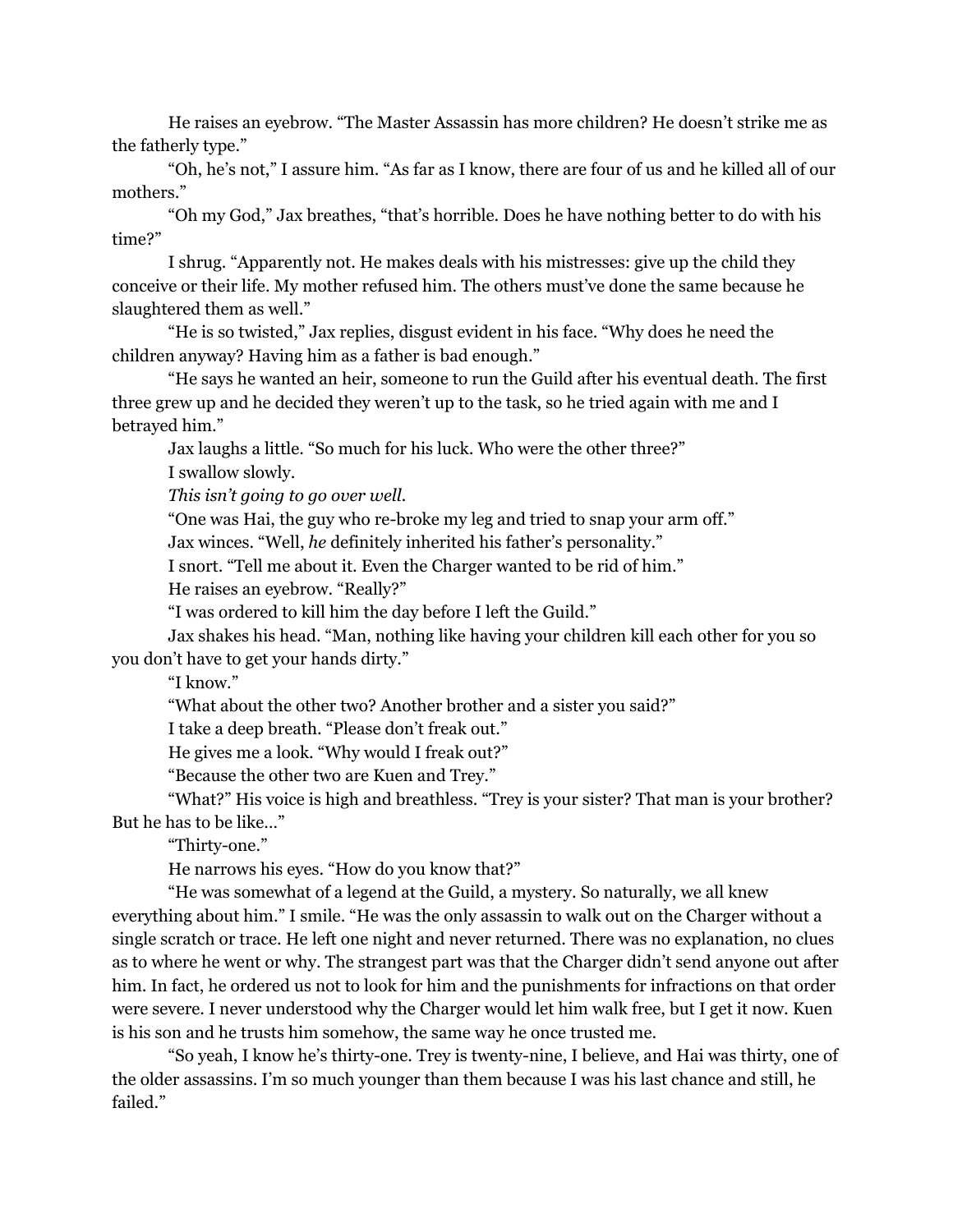"Which means he can be beaten," Jax adds. "Silent, he's not invincible."

"He's the very definition of invincible," I counter. "I was this close to killing him," I hold my thumb and pointer finger a sliver apart, "this close. I had my knife against his throat and he still slipped through my fingers."

"But Silent, you got closer than anyone ever has. Who else can say they've done what you did, had the Charger anywhere close to being in their grasp like that? If Hai hadn't been there, the Charger would be six feet under right now."

"But Hai *was* there," I say. "There's no point arguing about what ifs. The Charger is still alive and I have to live with my mistakes."

"It's not your burden to carry alone, Silent. You—"

I hold up a hand. "Please don't. I know my burdens and I don't want to hear that wretched name anymore."

"What?"

"Silent. I'm done with that identity. It's full of dried blood—none of it my own. I no longer want to be associated with that monster. Black Death's servant is dead. My name is Quinn Marie Ballinger and I am a Resistance agent intent on bringing the Guild to its knees."

Jax claps. "Well said, Quinn. Well said." He smiles.

Goosebumps travel across my skin when he says my name. I want to kiss him, want to show him how much I appreciate his continued support, in a way words can't convey, but I know I can't. There is still tension between us, words we said and can't take back. That kiss in the tank was nothing more than the desperation of two people who thought they were going to die. We have a lot to fix before that can happen again, if ever.

"What does the aftermath of the attack look like?" I ask him, wanting to change the subject.

"Not good," he says, "not good at all."

I grimace. "What happened?"

"Well, for starters, the assassins have disappeared."

My stomach drops. "What?"

"There isn't a trace of them left in the city. Trey returned to the Guild while you were unconscious and she says they must've left and taken everything with them. You wouldn't know anybody had ever been there, if not for the bodies."

I shiver. "Well, that's wonderful. They could be anywhere by now." "I know."

"Have you heard anything from Blake and Bast?" I'm afraid to ask the question. The fact that he hasn't brought them up yet suggests the news isn't good.

"No," he says, his face a mixture of sorrow and fear. "It's not safe to send messages to the Resistance, not when the assassins' whereabouts are unknown. Not to mention that Haven is a war-zone."

"What?"

"It's complete chaos out there, Si—Quinn. People don't know who to trust anymore, not that they ever did. They're terrified of both the assassins and the Resistance. Parts of the city are still burning from our bombs and the citizens are killing each other trying to defend themselves from a faceless threat." He wrings his hands. "Bast and Blake... They could be dead, or they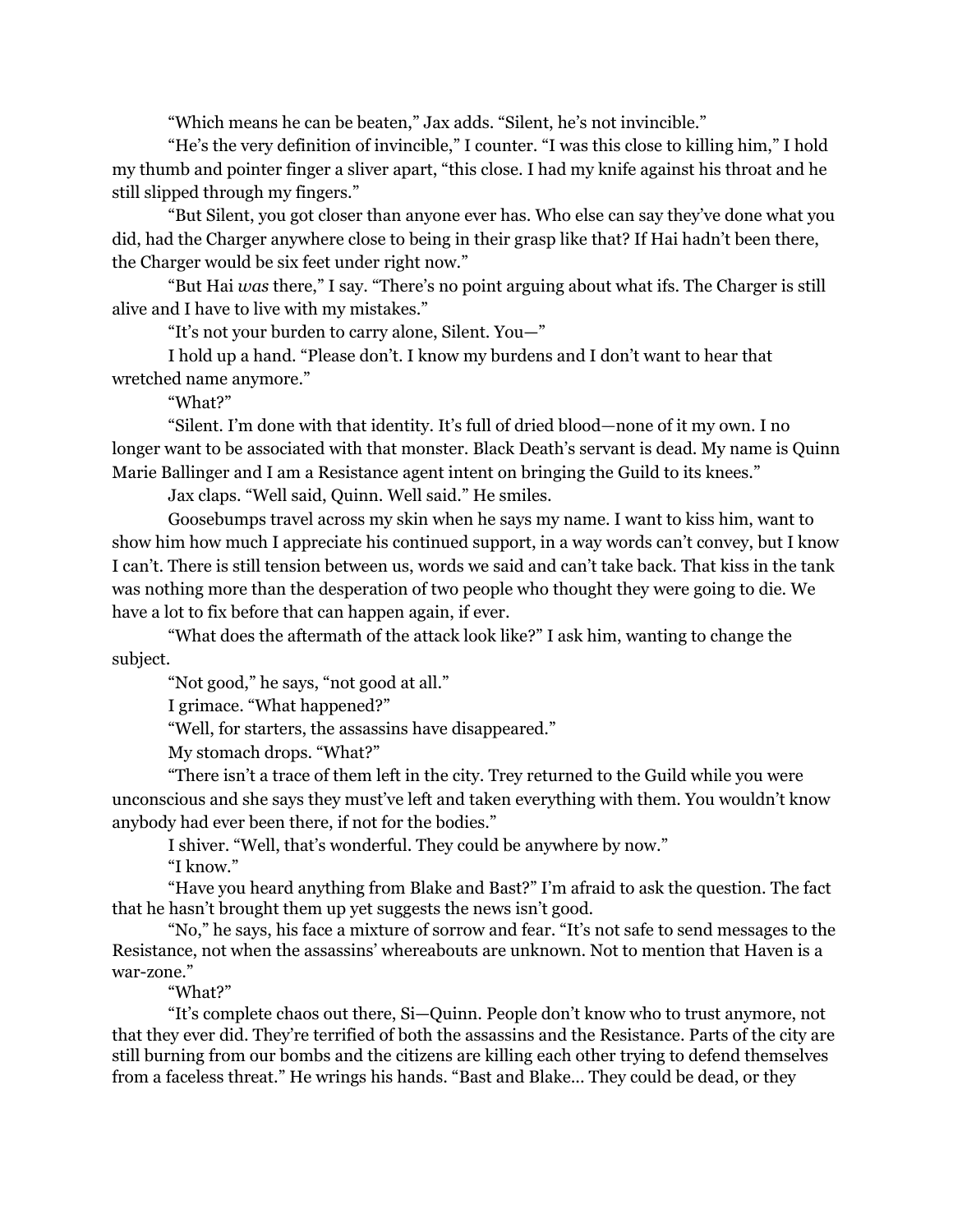could be okay, but they need me and your damn brother won't let me go out and find them." He spits out the last sentence and I bristle.

"My *brother* is trying to protect us. You just finished telling me it's chaos out there. What good would it do getting yourself killed? What would Blake and Bast think of that?"

He sighs. "I just want to know if they're okay. Your so-called brother might seem like he's looking out for us, but we don't know what his real motives are. We just met him."

"Don't judge him before you know him, Jax. Trey trusts him."

"Trey isn't infallible, Quinn," he reminds me.

"I know that," I reply, "but we want Kuen on our side and he *did* save our lives."

"Because Trey told him to."

I give him an exasperated look. "She *asked* him to help and he did. Can we drop this? I don't want to fight."

"We're not fighting," he argues. "We're discussing."

"But you're itching for a fight. You've contradicted everything I've said."

He throws his hands out. "Because I don't *agree* with anything you've said. I know you're excited to have found your family, Quinn, but you can't let that lull you into a false sense of security. Kuen is a stranger and an assassin. We have to be careful."

I tense, discomfort crawling across my skin. "So, what, he's guilty until proven innocent? He left the Guild years ago. We would be dead if he hadn't led Trey back into the Guild. If he hadn't known where that throne room was... I think we owe him a little bit more than this."

I can't believe him. What happened to his compassion?

"Exactly, Quinn," he breathes. "We *owe* him. That's what scares me."

I frown. "He's not going to—"

"You don't know that!" His voice isn't raised, but each word hits me.

I shrink back in the bed.

"You don't know, Quinn. I know that might be hard for you to believe, but you don't have the answers right now. He is a question mark we have to ponder carefully. We are a long way from the safety of the Resistance."

"Well, you don't know either," I point out. "Who's to say you have the answers?" "That's not—"

I throw my hands up. "Listen to yourself, Jax. I might have reverted back to my old ways before I left the Guild, but so did you. You see an assassin and automatically see the worst. You see a killer, a monster, when he could be as much a victim as I was. You're a hypocrite."

His eyes darken. "That's not fair."

I cross my arms. "Isn't it? How is it any less fair than what you've said about him?" He scowls. "Why are you defending him, against *me*?"

"I'm not," I reply. "I'm pointing out how ridiculous you're being."

Before he can retort, the bedroom door swings open and Trey walks in. She looks back and forth between the two of us, noting our defensive positions. My arms are still crossed and Ajax's fists are clenched. Our bodies are tense, leaning towards each other in frustration.

Trey clears her throat.

I manage to relax my stance. I can become business-like with a flick of a switch. Personality is just another weapon in an assassin's arsenal.

Yet, I'm not an assassin anymore.

I close my eyes.

*God, what am I doing?*

I open my mouth to say something, anything, but Ajax speaks first.

"We'll discuss this later," he says. "I'll give you two some time alone."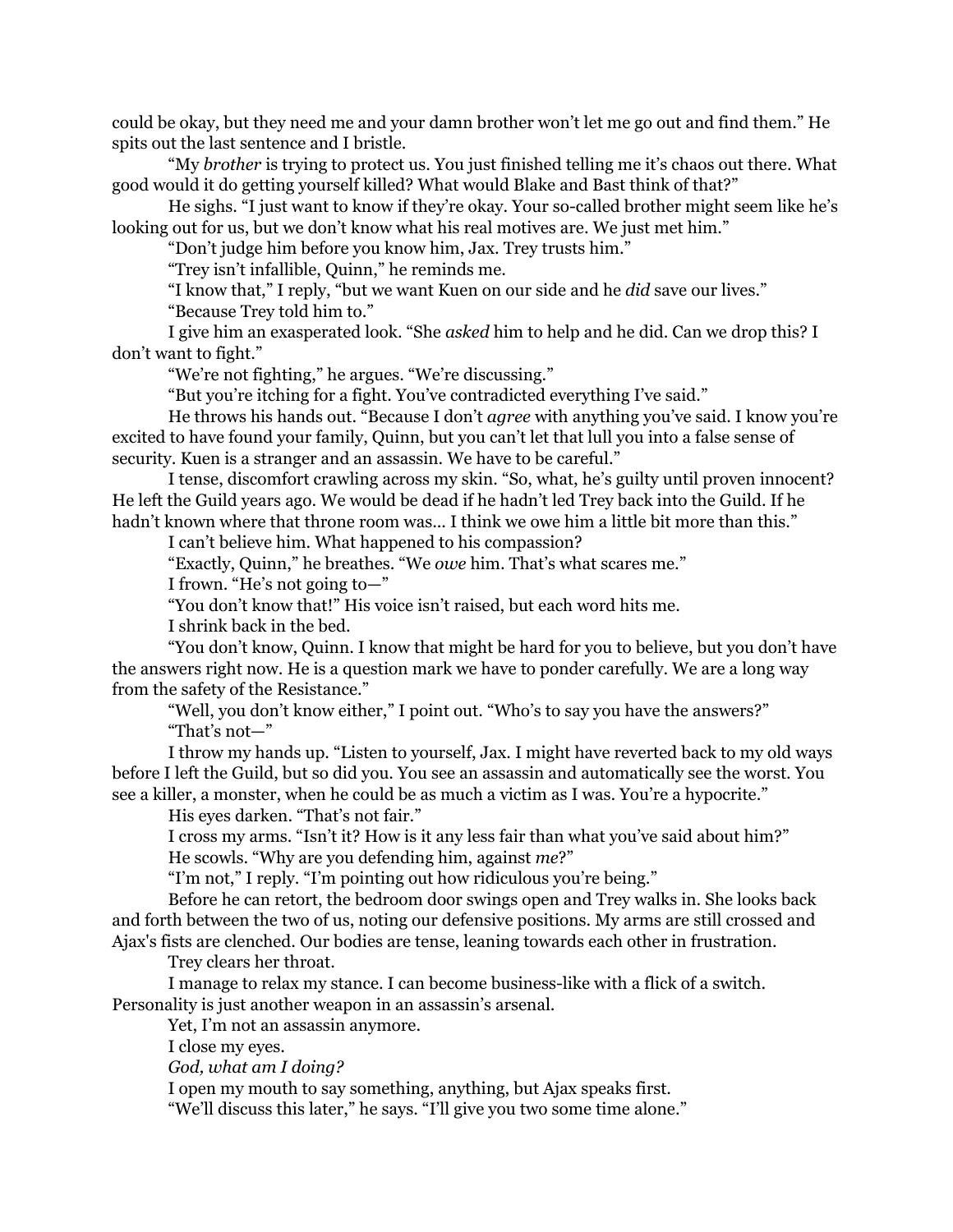He walks out, letting the door swing shut behind him and I watch him go with a heavy heart.

Trey looks concerned. "Night, are you sure you guys are okay?"

I sigh. "We've been better."

"What happened?"

"We're not on the same page and he still hasn't forgiven me for killing his mother. That wound will take a while to heal."

She grimaces. "Is there anything I can do?"

"Not unless you can find Blake and Bast."

She sits down on the edge of the bed. "They'll be okay. They're tougher than Ajax realizes. He's just so used to them being by his side, so used to protecting them, that their absence scares him."

"I hope you're right."

"He'll come around, Night, I know it."

I sigh. "I don't think our situation is helping us any. We're all tense. Near-death experiences do that to people. Our emotions are on overdrive. The three of you are worried about me, I'm worried about you guys, Ajax is mad at Kuen, he and I are at odds with each other, and we're all afraid of what might come next."

"I know what you mean," she says. "This isn't at all easy. Never has been and I'm afraid it never will be."

We don't talk for a second.

Then she says, "Are you doing okay, Night?"

I shrug. "I've been worse and um… Don't call me Night anymore, okay? I'm done being the Charger's puppet. I want to be me."

She smiles. "Who are you then?"

"My name is Quinn."

She smiles wider. "Nice to meet you, Quinn." She gives me a wink, causing the slightest tug at the edge of my lips.

"Thanks."

"Well, Quinn, now that that's settled, I have to be on my way." She stands.

I frown. "Where are you going?"

"Scouting. You'll be okay with the boys?"

"I think so, but could you help me out of bed before you go, move me somewhere else for a bit?"

"Sure," she says, "I can bring you into the kitchen."

"How do you want to do it?" I gesture to myself.

She furrows her brow. "Well, take the covers off to start."

I throw the sheet off and then she helps me into a sitting position on the edge of the bed. It feels great to move again, but I'm ready for the pain that's bound to come.

"Good so far?" she asks.

"Yes. What now?"

"You'll have to stand up. Put your weight on the good leg and wrap your arm over my shoulder so I can support your bad side."

"Okay," I reply and then I do as she says. I keep my bad leg off the ground; there's a little pain in keeping it raised, but not much.

"Still good?"

I nod.

"Okay, then let's go."